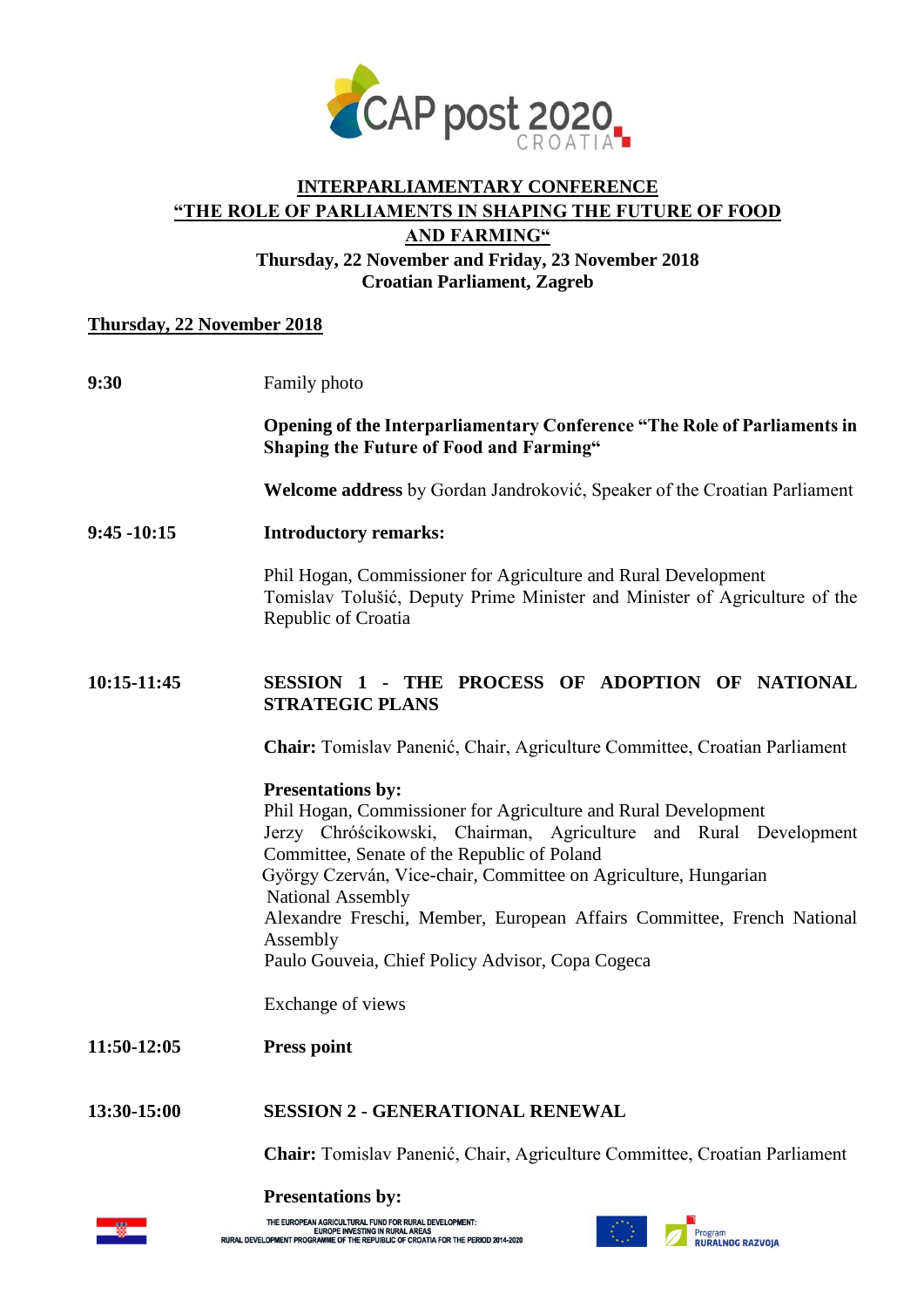|             | Chiara Dellapasqua, Policy Officer, Policy Perspectives Unit, DG AGRI,<br><b>European Commission</b><br>Marijana Petir, Member, Committee on Agriculture and Rural Development,<br>European Parliament<br>Franc Breznik, Chairman, Committee on Agriculture, Forestry and Food,<br>National Assembly of the Republic of Slovenia<br>Tomáš Ignác Fénix, Vice-chair, European Council of Young Farmers<br>Jan Marinac, president, Croatian Young Farmers Association<br>Exchange of views |
|-------------|-----------------------------------------------------------------------------------------------------------------------------------------------------------------------------------------------------------------------------------------------------------------------------------------------------------------------------------------------------------------------------------------------------------------------------------------------------------------------------------------|
| 15:00-16:00 | <b>SESSION 3 - LOCAL COMMUNITY AND RURAL DEVELOPMENT</b>                                                                                                                                                                                                                                                                                                                                                                                                                                |
|             | Chair: Josip Križanić, Vice-chair, Agriculture Committee, Croatian Parliament                                                                                                                                                                                                                                                                                                                                                                                                           |
|             | <b>Presentations by:</b><br>Chiara Dellapasqua, Policy Officer, Policy Perspectives Unit, DG AGRI,<br><b>European Commission</b><br>Alexandru Stănescu, Chair, Committee for Agriculture, Forestry, Food Industry<br>and Specific Services, Romanian Chamber of Deputies (TBC)<br>Valentina Hažić, president, Association "Best from Međimurje"                                                                                                                                         |
|             | Exchange of views                                                                                                                                                                                                                                                                                                                                                                                                                                                                       |
| 16:30-18:00 | SESSION 4 - RESEARCH IN AGRICULTURE, SAFETY AND QUALITY<br><b>OF FOOD</b>                                                                                                                                                                                                                                                                                                                                                                                                               |
|             | Chair: Josip Križanić, Vice-chair, Agriculture Committee, Croatian Parliament                                                                                                                                                                                                                                                                                                                                                                                                           |
|             | <b>Presentations by:</b><br>Chiara Dellapasqua, Policy Officer, Policy Perspectives Unit, DG AGRI,<br><b>European Commission</b><br>Doina Silistru, Chair, Committee for Agriculture, Food industry and Rural<br>Development, Senate of the Republic of Romania<br>Charoula Kafantari, Chair, Standing Committee on Production and Trade,<br><b>Hellenic Parliament</b>                                                                                                                 |
|             | Darja Sokolić, Director, Croatian Food Agency                                                                                                                                                                                                                                                                                                                                                                                                                                           |
|             | Exchange of views                                                                                                                                                                                                                                                                                                                                                                                                                                                                       |
| 18:00       | Closing of the first part of the Conference                                                                                                                                                                                                                                                                                                                                                                                                                                             |